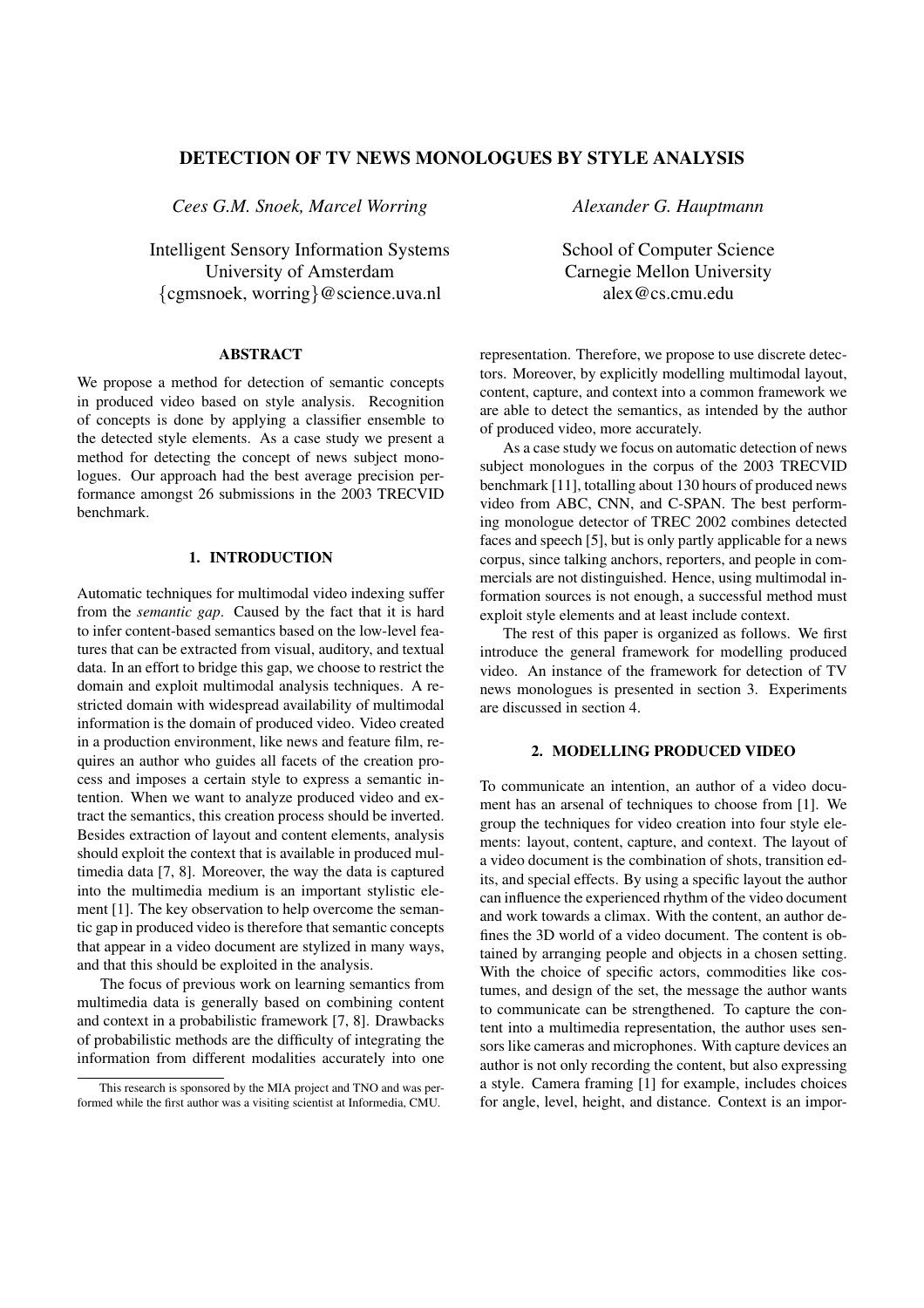tant instrument for an author that is used to let the audience infer semantics based on their world knowledge. In a western cowboy movie for example, horses are likely to appear. Context can therefore enhance or limit the possible interpretations of the intended semantics. By exploiting style elements in a specific way an author is guiding the spectator to interpret the video document in correspondence with the author's intention. When we want to analyze produced video, and automatically extract its semantics, this process should be inverted.

For analysis of style elements multimedia detectors can be used. To circumvent the problems introduced by using a probabilistic output for each individual detector, we require that the output of a detector is discrete. Drawback of a detector based approach is that all detectors are imperfect and generate both false positive and false negative detections. Therefore, each individual style detector can be considered a weak classifier [6]. From the pattern recognition field, the concept of classifier ensembles is well known. An ensemble is believed to benefit from the synergy of a combined use of weak learners, resulting in improved performance. This is especially the case when the various classifiers are largely independent. Multimodal analysis assures some degree of independence since the various detectors are based on different characteristics of the data and stress different style elements. Moreover, by resampling the multimedia data, variation in the data can be exploited and the influence of non-representative data, and hence noisy detections, can be reduced. The complex interplay of style elements can be modelled by a statistical classifier ensemble that is not only able to learn and detect the original author's intention, but also to accommodate noise, resulting from the variety in multimedia data and detector performance. Within this framework the following steps can be distinguished:

- *Resampling*: Multimedia data, represented by discrete style detectors, can be resampled by creating  $T$  redistributions from a data set based on specific criteria;
- *Classification*: For each iteration  $t \in T$  a classifier  $\gamma_t$ can be trained;
- *Combination*: The results of each  $\gamma_t$  are then aggregated to form the final classifier;

An instance of the framework will be discussed next.

## **3. TV NEWS MONOLOGUE ANALYSIS**

To show the merit of our approach, an experiment was carried out within the news subject monologue concept detection task of the TRECVID 2003 benchmark [11]. The corpus contained about 130 hours of produced news video from ABC, CNN, and C-SPAN. We will first discuss the detectors used, followed by the classifier architecture.

## **3.1. Multimodal Style Detectors**

For all four style element categories mentioned in section 2 detectors were developed. Because the news broadcasts from different channels were created by different authors, thresholds for individual detectors vary between stations. All detectors are optimized based on experiments using the training set. For specific implementation details we refer to [12]. For the TRECVID benchmark all results were based on the layout scheme defined by a common camera shot segmentation. Therefore all detector results, referred to as features, are synchronized to the granularity of a camera shot.

One of the most reliable cues for the presence of a person, is the detection of a human face in the visual content. Therefore, we have applied a frontal face detector [10]. For each analyzed frame in a camera shot we count the number of faces, and for each face we derive its location and use the size to compute the camera distance used for capture.

When a news subject person is given broadcast time on TV, it is common to display the name of this person to let the viewer know who is talking. For this purpose overlayed text is used. Video Optical Character Recognition (VOCR) [14] was applied to extract this text. We use the length of recognized text strings as an additional style feature, since names are mostly short. The text string was also used as input for a named entity recognizer [14]. Furthermore, the detected strings where compared, using fuzzy string matching, with a database of names of CNN and ABC affiliates.

Besides the visual presence of a person, a news subject monologue requires that someone is talking. However, the presence of speech in the content is not very informative by itself. Therefore, we exploited style elements that are related to speech. Based on the LIMSI speech detection and recognition system [3] we developed a layout related voice over detector and a content related frequent speaker detector [12]. Furthermore, the transcript [3] was compared with a set of keywords that was found to have a correlation with reporters, financial news, and commercials [12].

As considers layout, we distinguish between camera shots of short and long duration, the rationale here is that a news subject monologue has a minimum duration, since it takes some time to tell something. In addition, we also measured the average amount of motion in a camera shot [12].

The broadcasts from the TRECVID corpus contain a lot of commercials. Although they may contain monologues of people promoting a product, those should not be labelled as news subject monologues. Therefore, we used a context detector that is able to detect commercials [4]. Anchors also share many characteristics with news subject monologues, it is therefore important that we can distinguish anchors to circumvent a false interpretation. To stress this importance we used two anchor detectors [4, 14]. Note that, like all other detector results, the result of the anchor and commercial detectors are discrete camera shot features.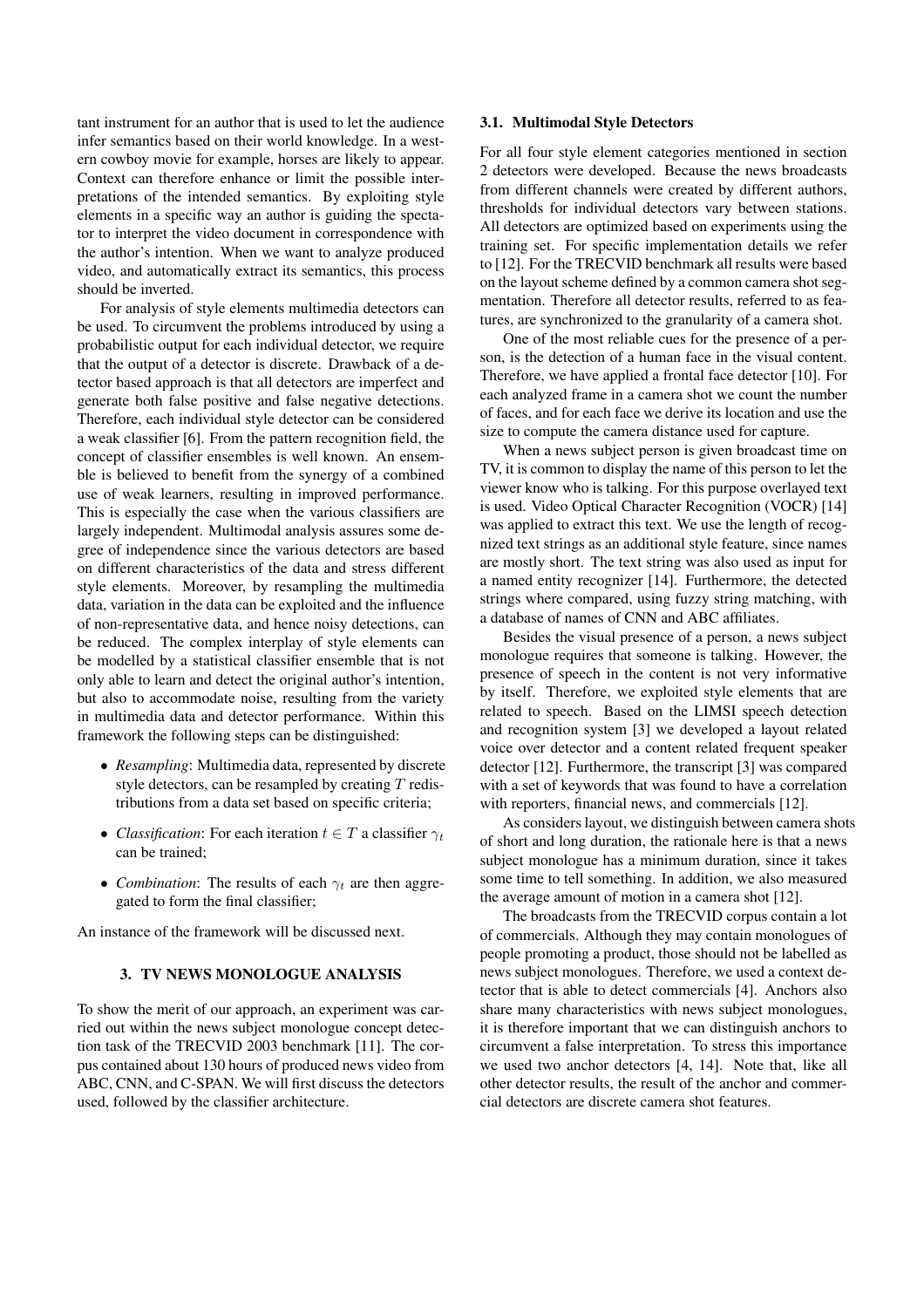### **3.2. Classifier Architecture**

For each news station a separate classifier was instantiated. The feature results of the multimodal style detectors for each camera shot are combined into our framework using bagging [2] and stacking [15]. Bagging resamples the data based on replication and deletion, and trains a classifier on each sample. For each redistribution we use a stacked classifier. In its common use, stacking combines results of different classifiers that solve the same task. The output labels of those individual classifiers are then used as input features for a stacked classifier, which learns how to combine the reliable classifiers in the ensemble and makes the final decision. However, the same technique can also be used to combine classifiers that do not solve the same task per se, but are related semantically. Hence, the discrete output of the weak classifiers discussed in section 3.1 can be used by a stacked classifier to learn new semantics.

As a stacked classifier we chose the Support Vector Machine (SVM) [13]. For the combination we use the sum rule, as it is known to outperform other methods [6]. A limitation of using a SVM in combination with stacking and bagging is that its uncalibrated classification result is not a good comparison measure for ranking. Hence, performance will be influenced by the choice for a specific ranking mechanism. Ideally, one would like to have a posterior probability,  $p(\omega|x)$ , that given an input pattern x returns a confidence value for a particular class  $\omega$ . We consider two approaches to obtain such a confidence measure: simple and probabilistic ranking.

Simple ranking uses a threshold  $\tau$  on the uncalibrated SVM output,  $\gamma_t(x)$ . This results in an abstract class label  $\delta_t(x)$ , where  $\delta_t(x) = 1$  if  $\gamma_t(x) \geq \tau$  and 0 otherwise. Typically, a value of 0 is chosen for  $\tau$ . By averaging the class labels, a simple posterior probability measure can be computed:

$$
p(\omega|x) = \frac{1}{T} \sum_{t=1}^{T} \delta_t(x), \quad \forall x \in X \tag{1}
$$

where  $T$  is the number of SVMs in the ensemble and  $X$  is the number of patterns. Although this results in a ranking measure, it is not very likely to be optimal, since there is no confidence value associated to  $\delta_t(x)$ .

Probabilistic ranking [9] is a more popular and stable method for SVM output conversion. The method is based on the observation that class-conditional densities between the SVM output values are approximately exponential. Therefore a sigmoid model is suggested. In our classifier architecture the output of this model is averaged over all individual classifiers, resulting in the following posterior probability:

$$
p(\omega|x) = \frac{1}{T} \sum_{t=1}^{T} \frac{1}{1 + \exp(\alpha_t \gamma_t(x) + \beta_t)}, \quad \forall x \in X \quad (2)
$$



Figure 1: *TRECVID 2003 news subject monologue detection results. Column 1 shows average precision for the median system. Column 2 is the score of the second best system. Column 3 shows our best submitted run.*

where the parameters  $\alpha_t$  and  $\beta_t$  are maximum likelihood estimates based on the tth redistribution of the training set [9]. The influence of the ensemble size and ranking method on the final classification result will be discussed in the next section.

## **4. EVALUATION**

To evaluate the viability of our approach we carried out a set of experiments as part of the TRECVID benchmark. The corpus was split into an equally sized training and test set, i.e. each containing about 65 hours of produced video. For training we labelled a subset of the training set of about 29 hours, i.e. 23 ABC, 24 CNN, and all 19 C-SPAN broadcasts.

For evaluation within TRECVID the *average precision*, AP, is used. This single-valued measure corresponds to the area under an ideal precision-recall curve and is the average of the precision value obtained after each relevant camera shot is retrieved. This metric favors highly ranked relevant camera shots. Let  $L^i = \{l_1, l_2, \ldots, l_i\}$  be a ranked version of the answer set A. At any given index i let  $R \cap L^i$  be the number of relevant camera shots in the top  $i$  of  $L$ , where  $R$  the total number of relevant camera shots. Then  $AP$  is defined as:

$$
AP = \frac{1}{R} \sum_{i=1}^{A} \frac{R \cap L^i}{i} \lambda(l_i)
$$
 (3)

where  $\lambda(l_i) = 1$  if  $l_i \in R$  and 0 otherwise. We used the AP